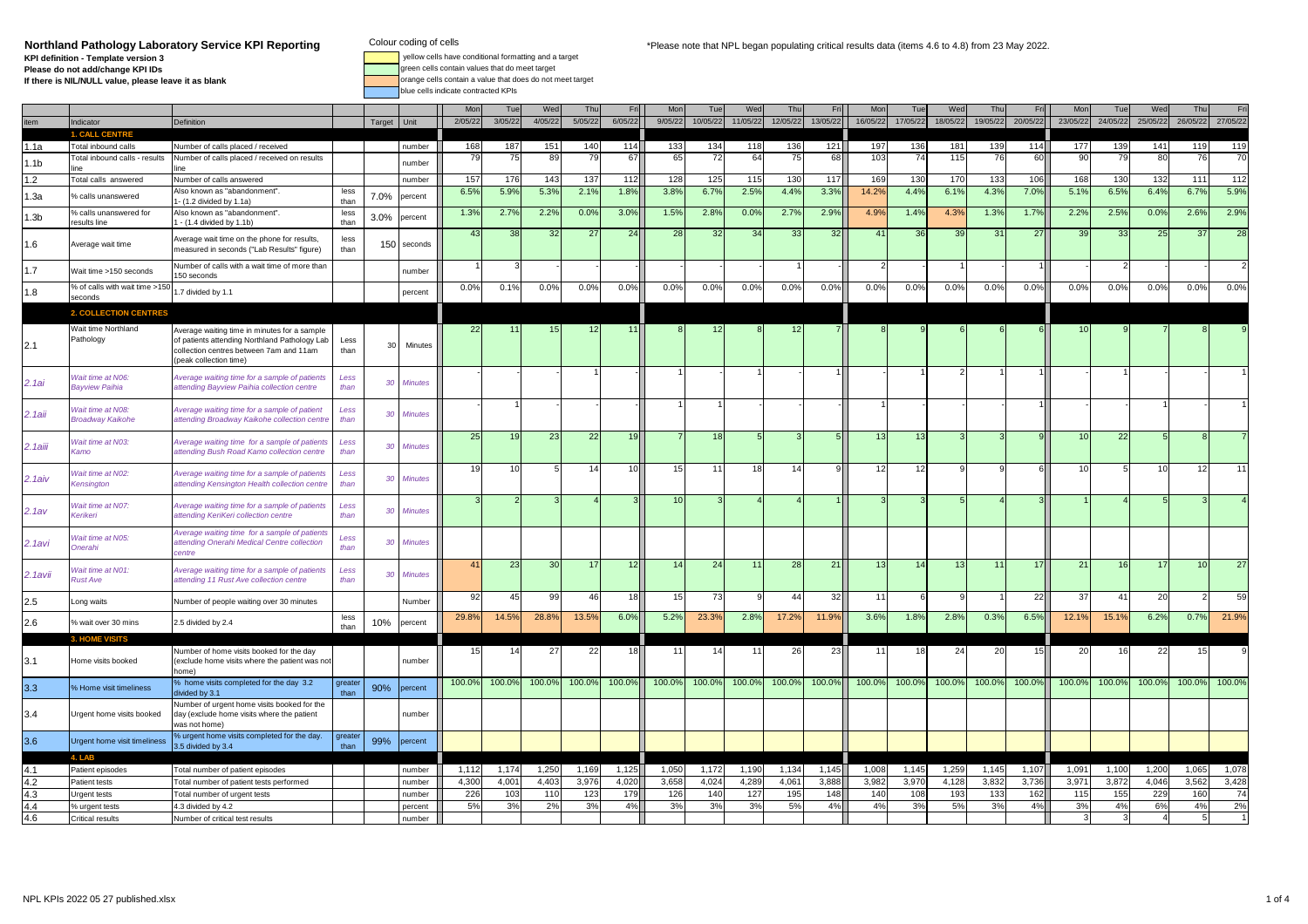|                  |                                                                                   |                                                                                                                                                                                                 |                      |        |                                     | Mor     | Tu      | We      | Th      | <b>Fri</b> | Mo      |          | Wed      | Thi      |          |          | Tue      | Wed      |                  |          | Mon      | Tue      | We       | Th       |          |
|------------------|-----------------------------------------------------------------------------------|-------------------------------------------------------------------------------------------------------------------------------------------------------------------------------------------------|----------------------|--------|-------------------------------------|---------|---------|---------|---------|------------|---------|----------|----------|----------|----------|----------|----------|----------|------------------|----------|----------|----------|----------|----------|----------|
| tem              | Indicator                                                                         | Definition                                                                                                                                                                                      |                      | Target | Unit                                | 2/05/22 | 3/05/22 | 4/05/22 | 5/05/22 | 6/05/22    | 9/05/22 | 10/05/22 | 11/05/22 | 12/05/22 | 13/05/22 | 16/05/22 | 17/05/22 | 18/05/22 | 19/05/22         | 20/05/22 | 23/05/22 | 24/05/22 | 25/05/22 | 26/05/22 | 27/05/22 |
| 4.7              | Critical results phoned                                                           | Number of critical test results phoned through<br>to appropriate contact requestor within 1 hour.                                                                                               |                      |        | number                              |         |         |         |         |            |         |          |          |          |          |          |          |          |                  |          |          |          |          |          |          |
| 4.8              | % of critical results phoned<br>within 1 hour                                     | Percentage of critical test results phoned<br>hrough to appropriate contact requestor<br>within 1 hour.                                                                                         | greater<br>than      | 98%    | percent                             |         |         |         |         |            |         |          |          |          |          |          |          |          |                  |          | 100%     | 100%     | 100%     | 100%     | 100%     |
| 4.12             | % Amended Results                                                                 | Percentage of results changed after original<br>result was reported to referrer. 4.11 divided by                                                                                                | less<br>than         | 1%     | percent                             |         |         |         |         |            |         |          |          |          |          |          |          |          |                  |          |          |          |          |          |          |
| 4. 12ai          | Amended ULTRA<br>egistrations                                                     | Percentage of ULTRA registration changed<br>after original registration. 4.13 divided by 4.1                                                                                                    |                      |        | percent                             |         |         |         |         |            |         |          |          |          |          |          |          |          |                  |          |          |          |          |          |          |
| 4.13             | Timeliness of Send aways                                                          | 90th centile for collection to receipt by<br>abtests measured in hours: minutes<br>(Excludes frozen samples)                                                                                    | less<br>than         | 20:00  | <b>nours:</b><br>minutes            |         |         |         |         |            |         |          |          |          |          |          |          |          |                  |          |          |          |          |          |          |
| 4.14             | Timely attendance frozen<br>sections and booked cytology<br>for FNAs              | % of timely attendance for booked frozen<br>sections and booked cytology for FNAs for the greate<br>private referrers/hospitals (assumes mutually<br>agreed and clinically appropriate booking) | than                 | 95%    | percent                             |         |         |         |         |            |         |          |          |          |          |          |          |          |                  |          |          |          |          |          |          |
|                  | <b>5. TURNAROUND TIME</b>                                                         |                                                                                                                                                                                                 |                      |        |                                     |         |         |         |         |            |         |          |          |          |          |          |          |          |                  |          |          |          |          |          |          |
| 5.1a             | <b>NON-URGENT</b><br>Total TAT Complete blood<br>count                            | Average turnaround time from collection to<br>report, expressed in hour:minutes                                                                                                                 | less<br>than         | 8:00   | hours:<br>minutes                   | 2:50    | 2:50    | 3:15    | 2:53    | 3:48       | 2:41    | 3:31     | 2:40     | 3:05     | 2:52     | 2:58     | 3:22     | 3:09     | 2:55             | 2:46     | 2:53     | 2:53     | 2:39     | 2:54     | 2:32     |
| 5.1ai            | <b>Total TAT Complete blood</b><br>:ount<br>Within Whangarei regions              | Average turnaround time from collection to<br>eport, expressed in hour:minutes                                                                                                                  | less<br>than         | 8:00   | ours:<br>minutes                    | 1:58    | 1:51    | 2:01    | 1:46    | 1:58       | 1:51    | 1:59     | 1:46     | 1:56     | 1:51     | 2:03     | 1:47     | 1:43     | 1:37             | 1:55     | 2:00     | 1:37     | 1:51     | 1:46     | 1:47     |
| 5.1aii           | <b>Total TAT Complete blood</b><br>:ount<br><b>Outside of Whangarei</b><br>eaions | Average turnaround time from collection to<br>report, expressed in hour:minutes                                                                                                                 | less<br>than         | 8:00   | hours:<br>minutes                   | 4:53    | 5:24    | 5:49    | 5:56    | 8:10       | 4:46    | 7:00     | 4:51     | 5:46     | 5:00     | 5:00     | 6:55     | 6:05     | 5:43             | 5:02     | 5:10     | 5:44     | 4:40     | 5:39     | 4:28     |
| 5.1 <sub>b</sub> | Lab TAT Complete blood                                                            | Turnaround time from 90th centile receipt to                                                                                                                                                    | less                 | 4:00   | ours:                               | 0:41    | 0:46    | 1:16    | 0:47    | 1:07       | 0:49    | 0:41     | 1:04     | 1:30     | 1:52     | 1:12     | 0:49     | 0:45     | 1:05             | 1:23     | 0:44     | 0:28     | 1:09     | 0:52     | 0:36     |
| 5.1c             | count<br>Complete blood count 95%<br>percentile                                   | report, expressed in hour:minutes<br>Turnaround time for 95th centile from<br>collection to report, expressed in hour:minutes                                                                   | than<br>less<br>than | 12:00  | minutes<br><b>nours:</b><br>minutes | 6:33    | 6:14    | 6:42    | 6:25    | 8:10       | 6:13    | 7:34     | 6:19     | 6:47     | 6:36     | 6:24     | 6:17     | 7:41     | 6:46             | 6:26     | 6:28     | 6:20     | 6:13     | 6:21     | 6:13     |
| 5.1ci            | Complete blood count 95%<br>ercentile<br>Within Whangarei regions                 | Turnaround time for 95th centile from<br>ollection to report, expressed in<br>hour:minutes                                                                                                      | less<br>than         | 12:00  | ours:<br>ninutes                    | 4:17    | 4:57    | 4:52    | 4:28    | 4:44       | 4:03    | 4:34     | 4:06     | 4:46     | 4:46     | 4:51     | 4:04     | 3:56     | 3:25             | 5:03     | 5:06     | 3:53     | 4:44     | 4:32     | 4:06     |
| 5.1cii           | Complete blood count 95%<br>ercentile<br><b>Dutside of Whangarei</b><br>egions    | urnaround time for 95th centile from<br>ollection to report, expressed in:<br>hour:minutes                                                                                                      | less<br>than         | 12:00  | <b>ours:</b><br>minutes             | 7:21    | 7:54    | 18:23   | 8:44    | 27:43      | 7:04    | 25:48    | 7:40     | 8:42     | 8:04     | 7:50     | 6:17     | 8:36     | 8:46             | 7:39     | 7:01     | 9:27     | 6:57     | 7:26     | 6:32     |
| 5.2a             | <b>Total TAT Electrolytes</b>                                                     | Average turnaround time from collection to<br>report, expressed in hour:minutes                                                                                                                 | less<br>than         | 8:00   | hours:<br>minutes                   | 4:14    | 4:07    | 5:09    | 3:57    | 4:32       | 7:58    | 4:40     | 4:36     | 4:17     | 4:16     | 6:40     | 5:08     | 4:32     | 4:16             | 3:47     | 6:23     | 4:05     | 3:37     | 3:42     | 3:29     |
| 5.2ai            | Total TAT Electrolytes<br>Within Whangarei regions                                | Average turnaround time from collection to<br>eport, expressed in hour:minutes                                                                                                                  | less<br>than         | 8:00   | iours:<br>ninutes                   | 3:21    | 3:09    | 3:59    | 3:07    | 3:14       | 6:52    | 3:06     | 3:47     | 3:05     | 3:17     | 5:35     | 3:52     | 3:20     | 2:51             | 2:56     | 5:40     | 2:59     | 2:54     | 2:40     | 2:39     |
| 5.2aii           | <b>Total TAT Electrolytes</b><br><b>Outside of Whangarei</b><br>egions            | Average turnaround time from collection to<br>eport, expressed in hour:minutes                                                                                                                  | less<br>than         | 8:00   | <b>ours</b><br>ninutes              | 6:05    | 6:1     | 7:31    | 6:29    | 7:46       | 10:44   | 7:56     | 6:31     | 6:55     | 6:20     | 8:56     | 7:57     | 7:07     | 7:10             | 5:58     | 8:23     | 6:33     | 5:20     | 6:08     | 5:34     |
| 5.2b             | ab TAT Electrolytes                                                               | Turnaround time from 90th centile receipt to<br>report, expressed in hour:minutes                                                                                                               | less<br>than         | 4:00   | ours:<br>minutes                    | 2:38    | 2:35    | 3:33    | 2:39    | 2:22       | 7:48    | 2:10     | 3:31     | 2:27     | 2:52     | 6:43     | 3:36     | 2:58     | 2:21             | 2:12     | 5:20     | 2:32     | 2:07     | 1:52     | 2:09     |
| 5.2c             | <b>Total TAT Electrolytes 95%</b><br>percentile                                   | Turnaround time for 95th centile from<br>collection to report, expressed in hour:minutes                                                                                                        | less<br>than         | 12:00  | hours:<br>minutes                   | 7:34    | 7:04    | 8:41    | 6:42    | 7:52       | 12:17   | 7:22     | 7:34     | 7:35     | 8:23     | 11:30    | 7:57     | 7:51     | 8:0 <sup>1</sup> | 7:07     | 9:45     | 7:07     | 6:41     | 6:42     | 6:43     |
| 5.2ci            | Total TAT Electrolytes 95%<br>percentile<br>Within Whangarei regions              | Turnaround time for 95th centile from<br>ollection to report, expressed in<br>hour:minutes                                                                                                      | less<br>than         | 12:00  | lours:<br>minutes                   | 5:17    | 5:23    | 6:11    | 5:02    | 5:19       | 10:50   | 5:08     | 5:42     | 5:07     | 5:25     | 9:43     | 6:06     | 5:10     | 4:19             | 5:00     | 8:33     | 5:00     | 4:45     | 4:42     | 4:40     |
| 5.2cii           | otal TAT Electrolytes 95%<br>percentile<br><b>Outside of Whangarei</b><br>egions  | Turnaround time for 95th centile from<br>collection to report, expressed in<br>hour:minutes                                                                                                     | less<br>than         | 12:00  | hours:<br>minutes                   | 8:27    | 8:22    | 10:28   | 8:30    | 25:59      | 12:49   | 27:50    | 8:55     | 9:49     | 9:11     | 12:16    | 8:07     | 9:30     | 24:06            | 7:59     | 10:33    | 8:20     | 7:31     | 8:01     | 7:47     |
| 5.3a             | <b>Total TAT HCG</b><br>Quantification                                            | Average turnaround time from collection to<br>report, expressed in hour:minutes                                                                                                                 | less<br>than         | 8:00   | hours:<br>minutes                   | 4:06    | 3:45    | 4:39    | 3:17    | 3:59       | 7:24    | 4:10     | 4:53     | 3:57     | 3:53     | 4:58     | 5:25     | 4:39     | 3:32             | 3:56     | 5:00     | 4:04     | 2:55     | 3:32     | 4:23     |
| 5.3ai            | <b>Total TAT HCG</b><br>Quantification<br>Within Whangarei regions                | Average turnaround time from collection to<br>eport, expressed in hour:minutes                                                                                                                  | less<br>than         | 8:00   | hours:<br>ninutes                   | 3:40    | 3:34    | 4:06    | 2:52    | 3:40       | 6:33    | 3:27     | 4:41     | 2:41     | 3:09     | 4:20     | 3:34     | 3:38     | 3:07             | 3:24     | 4:53     | 3:50     | 2:57     | 3:01     | 3:18     |
| 5.3aii           | <b>Total TAT HCG</b><br>Quantification<br><b>Outside of Whangarei</b><br>regions  | Average turnaround time from collection to<br>report, expressed in hour:minutes                                                                                                                 | less<br>than         | 8:00   | hours:<br>minutes                   | 6:51    | 6:12    | 7:23    | 5:46    | 6:03       | 11:04   | 6:05     | 5:52     | 6:18     | 7:33     | 7:18     | 8:00     | 7:20     | 5:06             | 6:17     | 6:47     | 5:47     | 2:17     | 6:35     | 6:07     |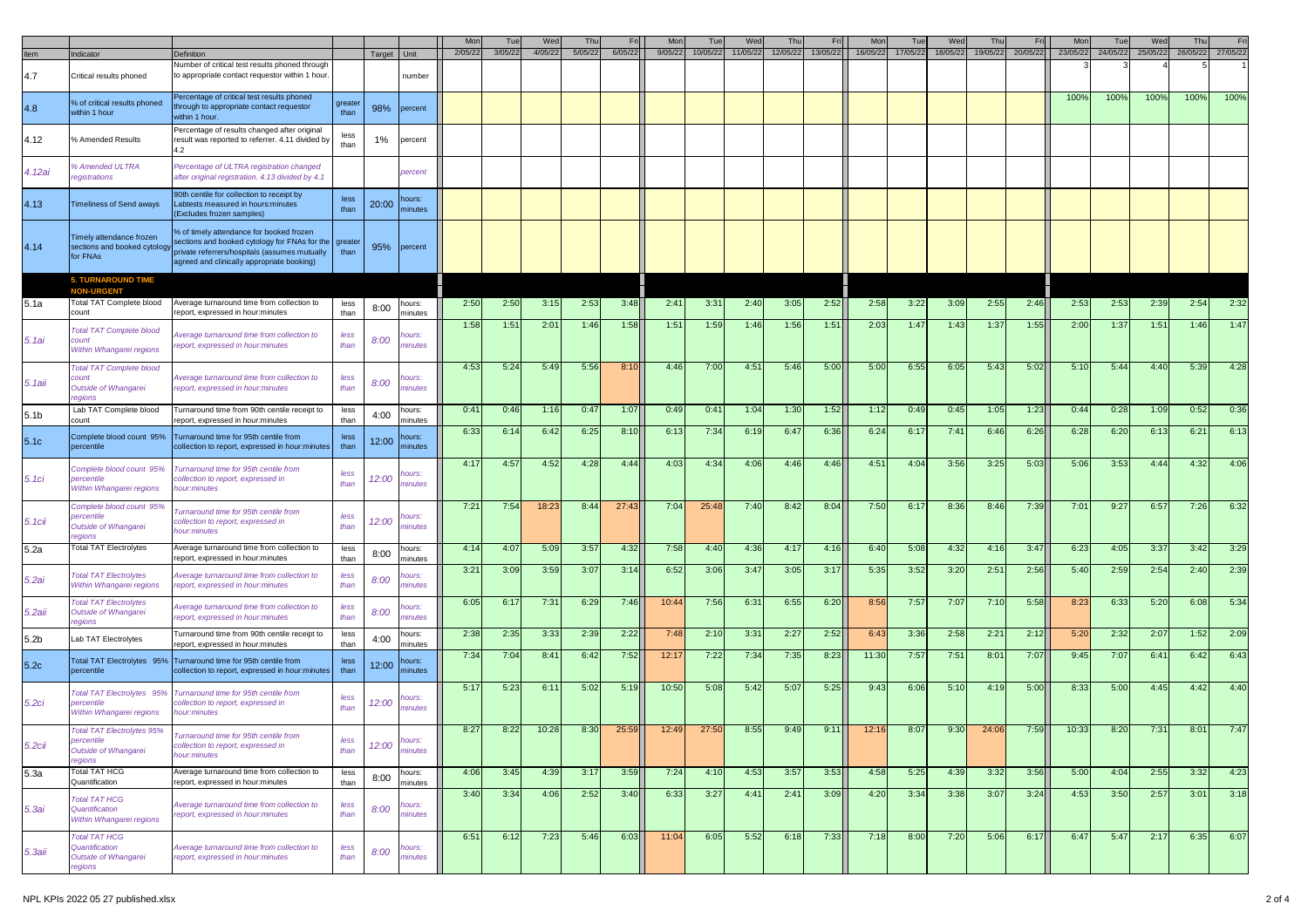|                   |                                                                                  |                                                                                                                                  |                |        |                                | Mon     | Tue     | Wed     | Thu     | Eri     | Mor     | Tue      | Wed      | Thu      | Fri      | Mon      | Tue      | Wed      | Thu      | Fri      | Mon      | Tue      | Wed      | Thu      |          |
|-------------------|----------------------------------------------------------------------------------|----------------------------------------------------------------------------------------------------------------------------------|----------------|--------|--------------------------------|---------|---------|---------|---------|---------|---------|----------|----------|----------|----------|----------|----------|----------|----------|----------|----------|----------|----------|----------|----------|
| tem               | dicator                                                                          | Definition                                                                                                                       |                | Target | Unit                           | 2/05/22 | 3/05/22 | 4/05/22 | 5/05/22 | 6/05/22 | 9/05/22 | 10/05/22 | 11/05/22 | 12/05/22 | 13/05/22 | 16/05/22 | 17/05/22 | 18/05/22 | 19/05/22 | 20/05/22 | 23/05/22 | 24/05/22 | 25/05/22 | 26/05/22 | 27/05/22 |
| 5.3 <sub>b</sub>  | <b>Total TAT HCG</b>                                                             | Turnaround time from 90th centile receipt to                                                                                     | less           | 4:00   | <b>OULS:</b>                   | 3:05    | 3:05    | 3:3(    | 2:32    | 3:11    | 7:43    | 2:34     | 4:51     | 3:01     | 2:41     | 3:50     | 3:25     | 3:56     | 2:45     | 2:56     | 8:07     | 3:24     | 3:08     | 2:1'     | 3:06     |
|                   | Quantification                                                                   | report, expressed in hour:minutes                                                                                                | than           |        | minutes                        | 6:45    |         |         |         |         |         |          |          |          |          |          |          |          |          |          |          |          |          |          |          |
| 5.3c              | Total TAT HCG 95%<br>bercentile                                                  | Turnaround time for 95th centile from<br>collection to report, expressed in hour:minutes                                         | less<br>than   | 12:00  | hours:<br>ninutes              |         | 8:05    | 8:46    | 5:38    | 6:40    | 11:25   | 6:34     | 6:29     | 7:15     | 7:28     | 8:25     | 11:04    | 7:59     | 5:20     | 6:58     | 8:33     | 6:49     | 5:20     | 7:46     | 8:49     |
| 5.3ci             | Total TAT HCG 95%<br>percentil<br>Within Whangarei regions                       | Furnaround time for 95th centile from<br>ollection to report, expressed in<br>10ur:minutes                                       | less<br>than   | 12:00  | ours.<br><i><b>inutes</b></i>  | 5:33    | 8:12    | 5:40    | 4:02    | 5:56    | 9:15    | 4:15     | 6:08     | 3:54     | 4:48     | 6:09     | 5:31     | 5:46     | 4:13     | 5:25     | 8:38     | 6:25     | 5:21     | 6:29     | 7:03     |
| 5.3сіі            | Total TAT HCG 95%<br>ercenti<br>Outside of Whangarei<br>eaions                   | urnaround time for 95th centile from<br>ollection to report, expressed in<br>hour:minutes                                        | less<br>than   | 12:00  | ours:<br>inutes                | 7:04    | 6:12    | 10:31   | 6:11    | 7:18    | 11:48   | 7:17     | 7:38     | 8:54     | 8:13     | 8:40     | 17:27    | 9:07     | 6:17     | 7:04     | 6:47     | 6:32     | 2:17     | 6:49     | 8:17     |
| 5.5a              | <b>Total TAT Liver functions</b>                                                 | Average turnaround time from collection to<br>eport, expressed in hour:minutes                                                   | less<br>than   | 8:00   | hours:<br>minutes              | 4:18    | 4:17    | 5:06    | 4:16    | 4:54    | 8:07    | 5:00     | 4:39     | 4:15     | 4:18     | 6:21     | 5:22     | 4:57     | 4:29     | 4:01     | 6:38     | 4:28     | 3:38     | 3:46     | 3:3'     |
| 5.5ai             | <b>Total TAT Liver functions</b><br>Within Whangarie regions                     | verage turnaround time from collection to<br>report, expressed in hour:minutes                                                   | less<br>than   | 8:00   | ours:<br>ninutes               | 3:22    | 3:13    | 3:58    | 3:13    | 3:17    | 6:57    | 3:10     | 3:52     | 3:03     | 3:17     | 5:18     | 3:54     | 3:19     | 2:59     | 3:02     | 5:47     | 3:05     | 2:53     | 2:42     | 2:42     |
| $5.5$ aii         | <b>Total TAT Liver functions</b><br>Outside of Whangarei<br>eaions               | Average turnaround time from collection to<br>report, expressed in hour:minutes                                                  | less<br>than   | 8:00   | lours:<br><i><b>inutes</b></i> | 6:06    | 6:31    | 7:10    | 6:45    | 8:21    | 10:50   | 8:32     | 6:31     | 6:52     | 6:22     | 8:41     | 6:15     | 7:45     | 6:58     | 6:08     | 8:53     | 7:18     | 5:21     | 6:33     | 5:28     |
| 5.5 <sub>b</sub>  | Total TAT Liver functions                                                        | Turnaround time from 90th centile receipt to<br>report, expressed in hour: minutes                                               | less<br>than   | 4:00   | hours:<br>minutes              | 2:39    | 2:38    | 3:35    | 2:42    | 2:27    | 7:47    | 2:16     | 3:41     | 2:24     | 2:58     | 6:31     | 3:35     | 3:12     | 2:30     | 2:10     | 5:24     | 2:32     | 2:05     | 1:51     | 2:00     |
| 5.5c              | Total TAT Liver 95%<br>percentile                                                | Turnaround time for 95th centile from<br>collection to report, expressed in hour: minutes                                        | less<br>than   | 12:00  | <b>nours:</b><br>ninutes       | 7:34    | 7:17    | 8:25    | 7:11    | 8:28    | 12:22   | 8:20     | 7:31     | 7:36     | 8:25     | 11:30    | 8:03     | 8:59     | 8:02     | 7:25     | 9:51     | 7:26     | 6:48     | 6:42     | 6:45     |
| 5.5ci             | Total TAT Liver 95%<br><b>percentile</b><br>Within whangarei regions             | Turnaround time for 95th centile from<br>collection to report, expressed in<br>hour:minutes                                      | less<br>than   | 12:00  | ours:<br><i><b>inutes</b></i>  | 5:19    | 5:31    | 6:13    | 5:10    | 5:33    | 10:50   | 5:04     | 5:50     | 5:01     | 5:08     | 9:37     | 5:54     | 5:10     | 4:32     | 5:15     | 8:31     | 5:06     | 4:39     | 4:53     | 4:49     |
| 5.5cii            | Total TAT Liver 95%<br><b>percentile</b><br>Outside of Whangarei<br>eaions       | Turnaround time for 95th centile from<br>collection to report, expressed in<br>hour:minutes                                      | less<br>than   | 12:00  | <b>ours</b><br>ninutes         | 8:27    | 8:41    | 9:32    | 8:49    | 27:30   | 12:54   | 28:34    | 9:11     | 9:47     | 9:48     | 12:08    | 8:06     | 14:31    | 9:50     | 8:33     | 10:45    | 23:55    | 7:20     | 20:52    | 7:45     |
| 5.6a              | <b>Total TAT Histology -</b><br><b>Biopsies</b>                                  | Turnaround time for 80th centile from<br>collection to report, expressed in working days                                         | less<br>than   | 3.0    | working<br>days                |         |         |         |         |         |         |          |          |          |          |          |          |          |          |          |          |          |          |          |          |
| 5.6 <sub>b</sub>  | Total TAT Histology - major<br>resections                                        | Turnaround time for 80th centile from<br>collection to report, expressed in working days                                         | less<br>than   | 5.0    | working<br>days                |         |         |         |         |         |         |          |          |          |          |          |          |          |          |          |          |          |          |          |          |
| 5.6c              | Total TAT Histology 98%<br>percentile                                            | Turnaround time for 98th centile from<br>collection to report, expressed in working days                                         | less<br>than   | 10.0   | working<br>davs                |         |         |         |         |         |         |          |          |          |          |          |          |          |          |          |          |          |          |          |          |
| 5.7a              | Total TAT - Urine Micro &<br>Culture - non-urgent                                | Average turnaround time from collection to<br>eport. expressed in hour:minutes                                                   | less<br>than   | 48:00  | ours:<br>minutes               |         |         |         |         |         |         |          |          |          |          |          |          |          |          |          |          |          |          |          |          |
| 5.7 <sub>b</sub>  | Total TAT - Urine Micro &<br>Culture - non-urgent                                | Turnaround time from 90th centile receipt to<br>report, expressed in hour:minutes                                                | less<br>than   | 48:00  | ours:<br>minutes               |         |         |         |         |         |         |          |          |          |          |          |          |          |          |          |          |          |          |          |          |
| 5.7c              | Total TAT Urine Micro &<br>Culture - non-urgent 90%<br>percentile                | Turnaround time for 90th centile from<br>collection to report, expressed in working days                                         | less<br>than   | 2.0    | working<br>davs                |         |         |         |         |         |         |          |          |          |          |          |          |          |          |          |          |          |          |          |          |
| 5.8               | Lab TAT - Routine Biochem<br>and Haem                                            | Percentage of biochem & haem reports with<br>TAT (from receipt of test in lab to<br>communication of results) less than 48 hours | oreate<br>than |        | 90% percent                    | 100.0%  | 100.0%  | 100.0%  | 100.0%  | 100.0%  | 100.0%  | 100.0%   | 100.0%   | 100.0%   | 100.0%   | 100.0%   | 100.0%   | 100.0%   | 100.0%   | 100.0%   | 100.0%   | 100.0%   | 100.0%   | 100.0%   | 100.0%   |
| 5.9a              | Total TAT INR                                                                    | Average turnaround time from collection to<br>eport, expressed in hour:minutes                                                   | less<br>than   | 6:00   | ours:<br>minutes               | 2:40    | 3:23    | 2:56    | 2:50    | 3:28    | 3:21    | 2:43     | 3:15     | 3:11     | 3:20     | 3:51     | 3:14     | 3:45     | 2:41     | 3:52     | 3:03     | 2:59     | 2:36     | 2:44     | 2:57     |
| 5.9ai             | otal TAT INR<br><b>Within Whangarei regions</b>                                  | Average turnaround time from collection to<br>eport for within Whangarei regions,<br>expressed in hour:minutes                   | less<br>than   | 6:00   | ours:<br><i><b>inutes</b></i>  | 2:11    | 2:47    | 2:18    | 2:15    | 2:03    | 2:14    | 2:06     | 2:28     | 2:15     | 2:11     | 2:54     | 2:15     | 2:21     | 1:54     | 2:32     | 2:15     | 2:07     | 1:49     | 2:12     | 1:49     |
| 5.9aii            | otal TAT INR<br><b>Outside of Whangarei</b><br>eaions                            | Average turnaround time from collection to<br>eport outside of Whangarei regions,<br>expressed in hour:minutes                   | less<br>than   | 6:00   | ours:<br>inutes                | 5:27    | 4:41    | 5:06    | 4:54    | 6:24    | 5:35    | 5:28     | 5:59     | 4:53     | 5:45     | 5:26     | 6:49     | 5:46     | 5:05     | 5:25     | 4:59     | 5:26     | 5:03     | 4:02     | 5:00     |
| 5.9b              | Lab TAT INR                                                                      | Turnaround time from 95th centile receipt to<br>report, expressed in hour:minutes                                                | less<br>than   | 3:00   | ours:<br>ninutes               | 0:50    | 4:29    | 2:29    | 1:26    | 4:38    | 1:26    | 2:19     | 2:40     | 0:59     | 1:30     | 2:19     | 1:15     | 3:06     | 1:22     | 5:03     | 1:42     | 1:00     | 1:17     | 1:26     | 4:17     |
| 5.9c              | Total TAT INR 95%<br>bercentile                                                  | Turnaround time from 95th centile collection<br>to report, expressed in hour:minutes                                             | less<br>than   | 6:00   | ours:<br>ninutes               | 5:36    | 6:17    | 5:46    | 6:00    | 7:30    | 6:3C    | 6:17     | 6:27     | 5:56     | 6:39     | 6:30     | 4:59     | 6:40     | 5:51     | 8:04     | 6:01     | 6:19     | 6:23     | 4:55     | 6:08     |
| 5.9ci             | Total TAT INR 95%<br><b>percentile</b><br>Within whangarei regions               | Turnaround time from 95th centile collection<br>to report within Whangarei regions,<br>expressed in hour:minutes                 | less<br>than   | 6:00   | ours:<br>ninutes               | 3:27    | 5:38    | 3:53    | 3:48    | 3:25    | 4:14    | 3:47     | 4:10     | 4:04     | 4:01     | 4:43     | 4:13     | 3:57     | 3:44     | 3:37     | 3:52     | 3:56     | 3:18     | 3:41     | 3:24     |
| 5.9 <sub>ci</sub> | Total TAT INR 95%<br><b>percentile</b><br><b>Outside of Whangarei</b><br>regions | Turnaround time from 95th centile collection<br>to report outside of Whangarei regions,<br>expressed in hour:minutes             | less<br>than   | 6:00   | ours:<br>ninutes               | 6:29    | 6:18    | 6:40    | 6:00    | 7:43    | 6:45    | 6:29     | 7:43     | 6:30     | 8:14     | 7:19     | 18:46    | 6:48     | 7:16     | 8:48     | 6:33     | 6:39     | 7:20     | 6:17     | 7:35     |